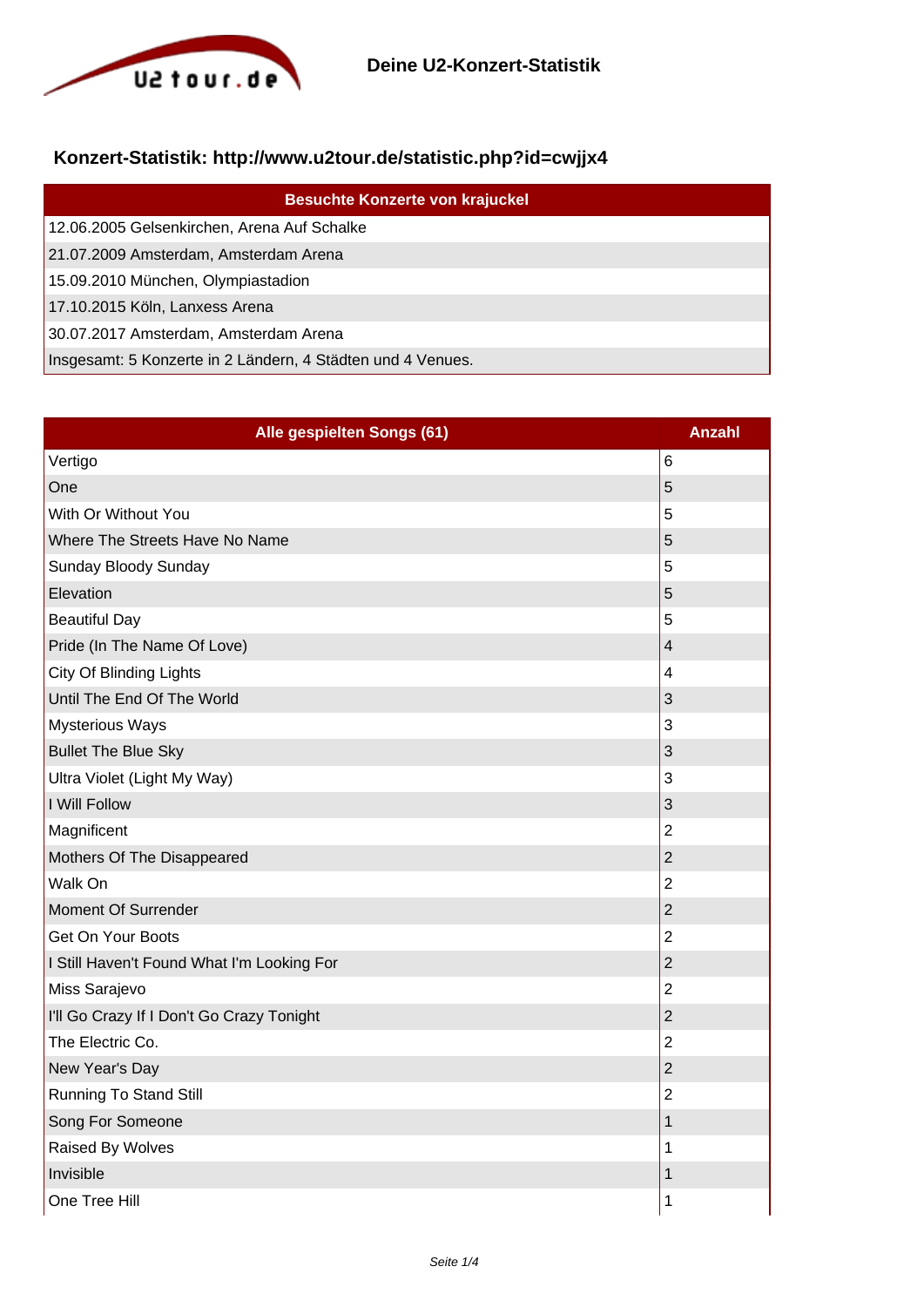

| Cedarwood Road                          | $\mathbf 1$ |
|-----------------------------------------|-------------|
| Exit                                    | 1           |
| The Miracle (Of Joey Ramone)            | 1           |
| Iris (Hold Me Close)                    | 1           |
| Even Better Than The Real Thing         | 1           |
| <b>Sweetest Thing</b>                   | 1           |
| A Sort Of Homecoming                    | 1           |
| Red Hill Mining Town                    | 1           |
| In God's Country                        | 1           |
| Zooropa                                 | 1           |
| October                                 | 1           |
| The Cry                                 | 1           |
| <b>Every Breaking Wave</b>              | 1           |
| <b>Trip Through Your Wires</b>          | 1           |
| In A Little While                       | 1           |
| <b>Desire</b>                           | 1           |
| Stuck In A Moment You Can't Get Out Of  | 1           |
| The Fly                                 | 1           |
| All Because Of You                      | 1           |
| Yahweh                                  | 1           |
| <b>Breathe</b>                          | 1           |
| No Line On The Horizon                  | 1           |
| Zoo Station                             | 1           |
| <b>MLK</b>                              | 1           |
| Miracle Drug                            | 1           |
| North Star                              | 1           |
| Mercy                                   | 1           |
| Return Of The Stingray Guitar           | 1           |
| Sometimes You Can't Make It On Your Own | 1           |
| Bad                                     | 1           |
| Love And Peace Or Else                  | 1           |
| Party Girl                              | 1           |

| <b>Opening Songs (5)</b>             | Anzahl |
|--------------------------------------|--------|
| Sunday Bloody Sunday                 |        |
| The Miracle (Of Joey Ramone)         |        |
| <b>Return Of The Stingray Guitar</b> |        |
| <b>Breathe</b>                       |        |
| Vertigo                              |        |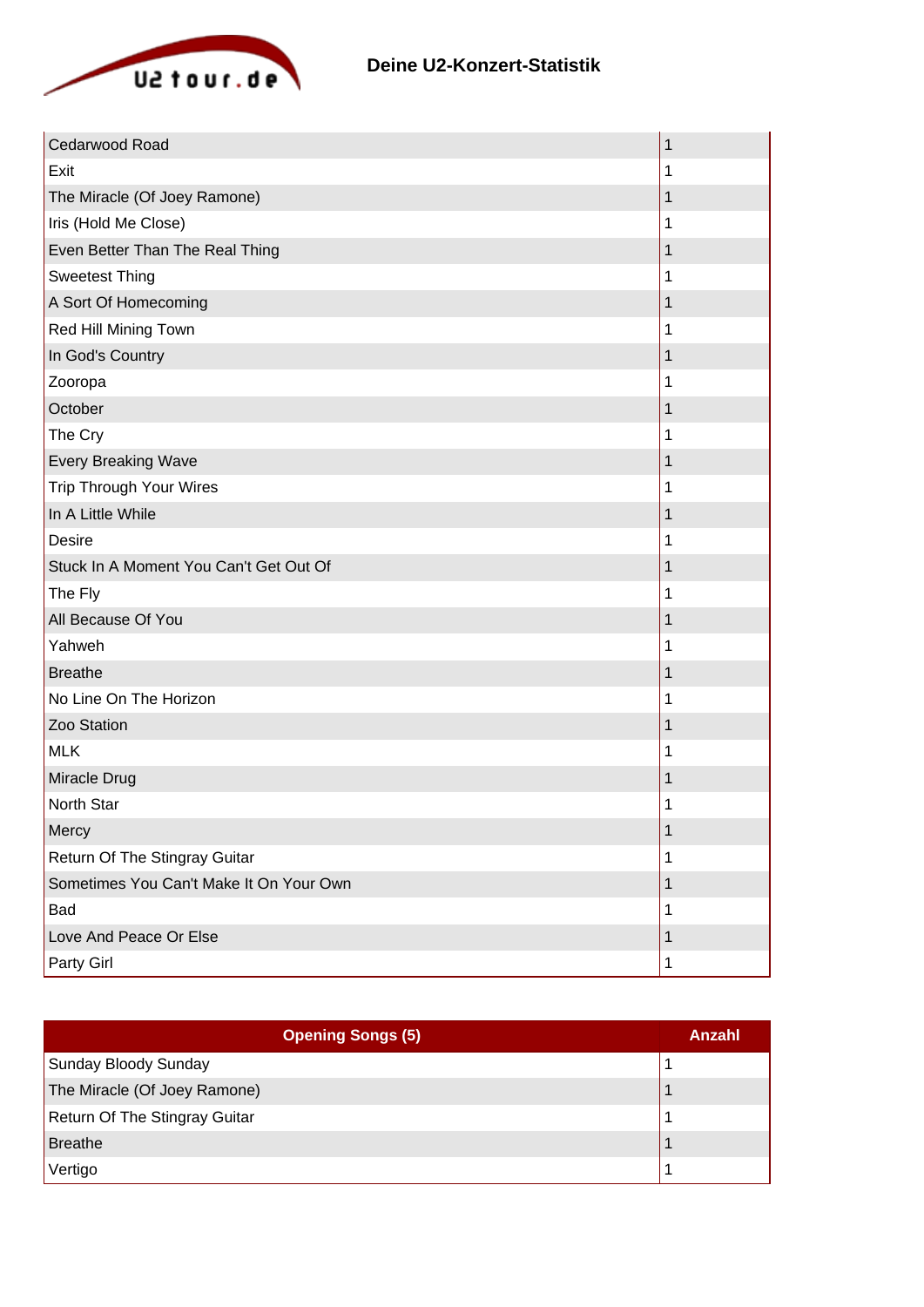

| <b>Closing Songs (4)</b> | <b>Anzahl</b> |
|--------------------------|---------------|
| Moment Of Surrender      |               |
| I Will Follow            |               |
| One                      |               |
| Vertigo                  |               |

| <b>Alben (17)</b>                 | Anzahl |
|-----------------------------------|--------|
| The Joshua Tree                   | 20.51% |
| Achtung Baby                      | 14.41% |
| How To Dismantle An Atomic Bomb   | 12.61% |
| All That You Can't Leave Behind   | 11.67% |
| No Line On The Horizon            | 8.26%  |
| War                               | 5.74%  |
| The Unforgettable Fire            | 5.69%  |
| Songs Of Innocence                | 4.84%  |
| Boy                               | 4%     |
| Passengers Original Soundtracks 1 | 1.59%  |
| The Best Of 1980-1990             | 0.79%  |
| October                           | 0.78%  |
| Zooropa                           | 0.78%  |
| Songs Of Innocence Bonus Disc     | 0.77%  |
| Wide Awake In Europe (EP)         | 0.76%  |
| October (Remastered)              | 0.76%  |
| Rattle And Hum                    | 0.75%  |

| Vorgruppen (6)                     | Anzahl |
|------------------------------------|--------|
| Noel Gallagher                     |        |
| Noel Gallagher's High Flying Birds |        |
| OneRepublic                        |        |
| Snow Patrol                        |        |
| Feeder                             |        |
| The Thrills                        |        |

| Länder (2)  | Anzahl |
|-------------|--------|
| Deutschland | N      |
| Niederlande |        |